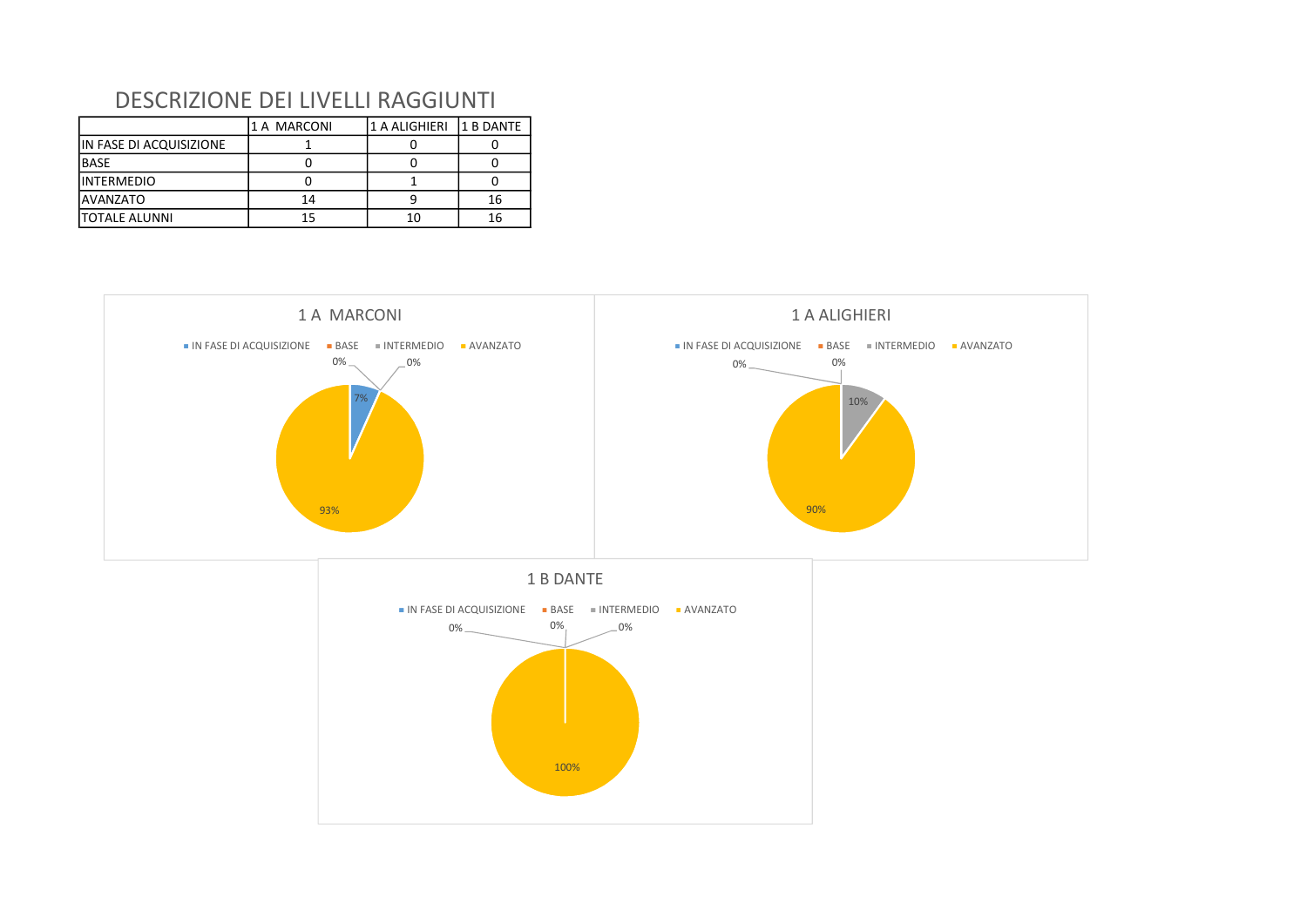|                         | 2 Marconi | 2 A DANTE | 2 B DANTE |
|-------------------------|-----------|-----------|-----------|
| IN FASE DI ACQUISIZIONE |           |           |           |
| <b>BASE</b>             |           |           |           |
| IINTERMEDIO             |           |           |           |
| <b>AVANZATO</b>         | 10        |           |           |
| <b>ITOTALE ALUNNI</b>   | 12        |           |           |

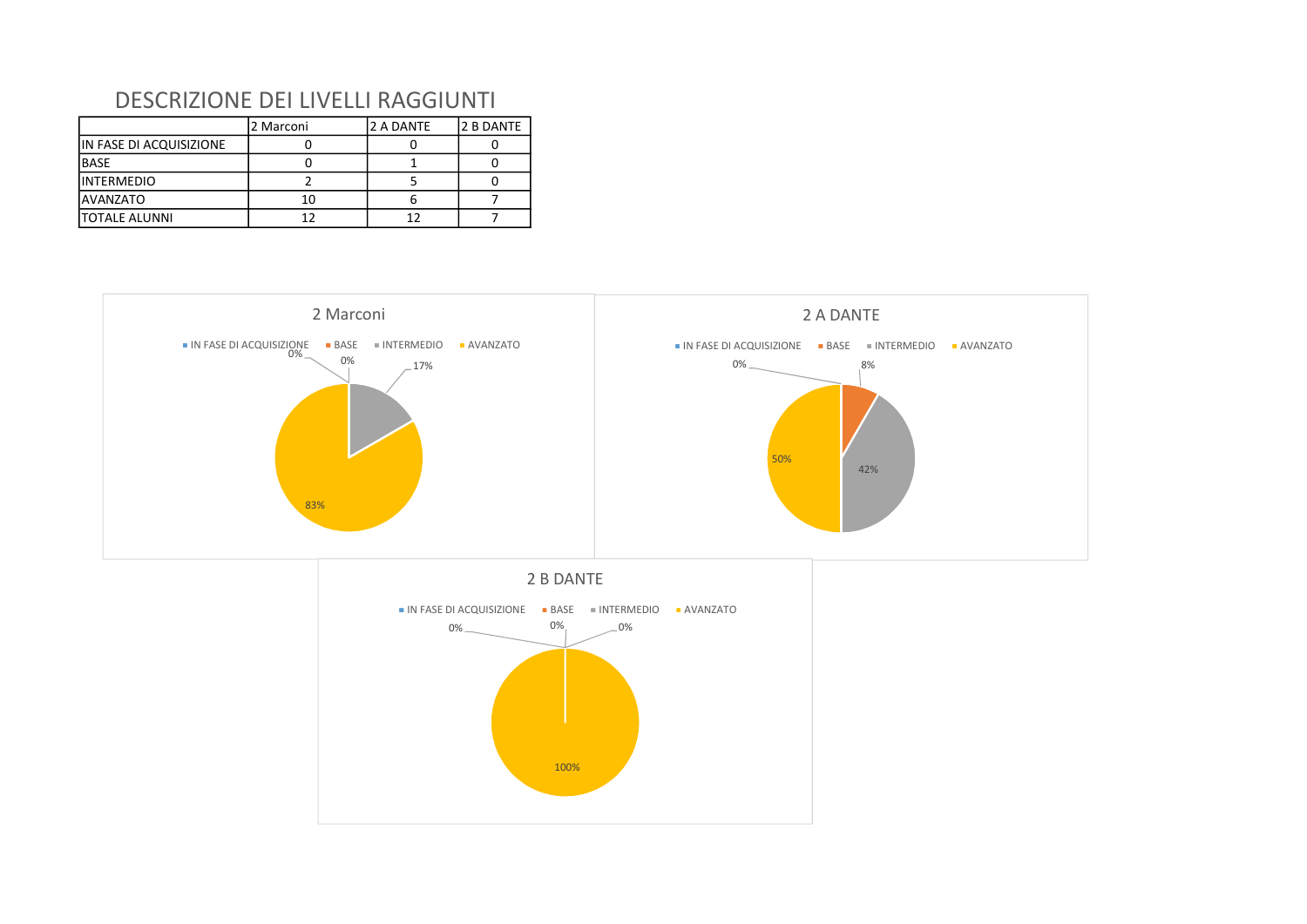|                         | 3 Marconi | 3 A DANTE | 3 B DANTE |
|-------------------------|-----------|-----------|-----------|
| IN FASE DI ACQUISIZIONE |           |           |           |
| <b>BASE</b>             |           |           |           |
| <b>INTERMEDIO</b>       |           |           |           |
| <b>AVANZATO</b>         |           |           |           |
| <b>ITOTALE ALUNNI</b>   |           |           |           |

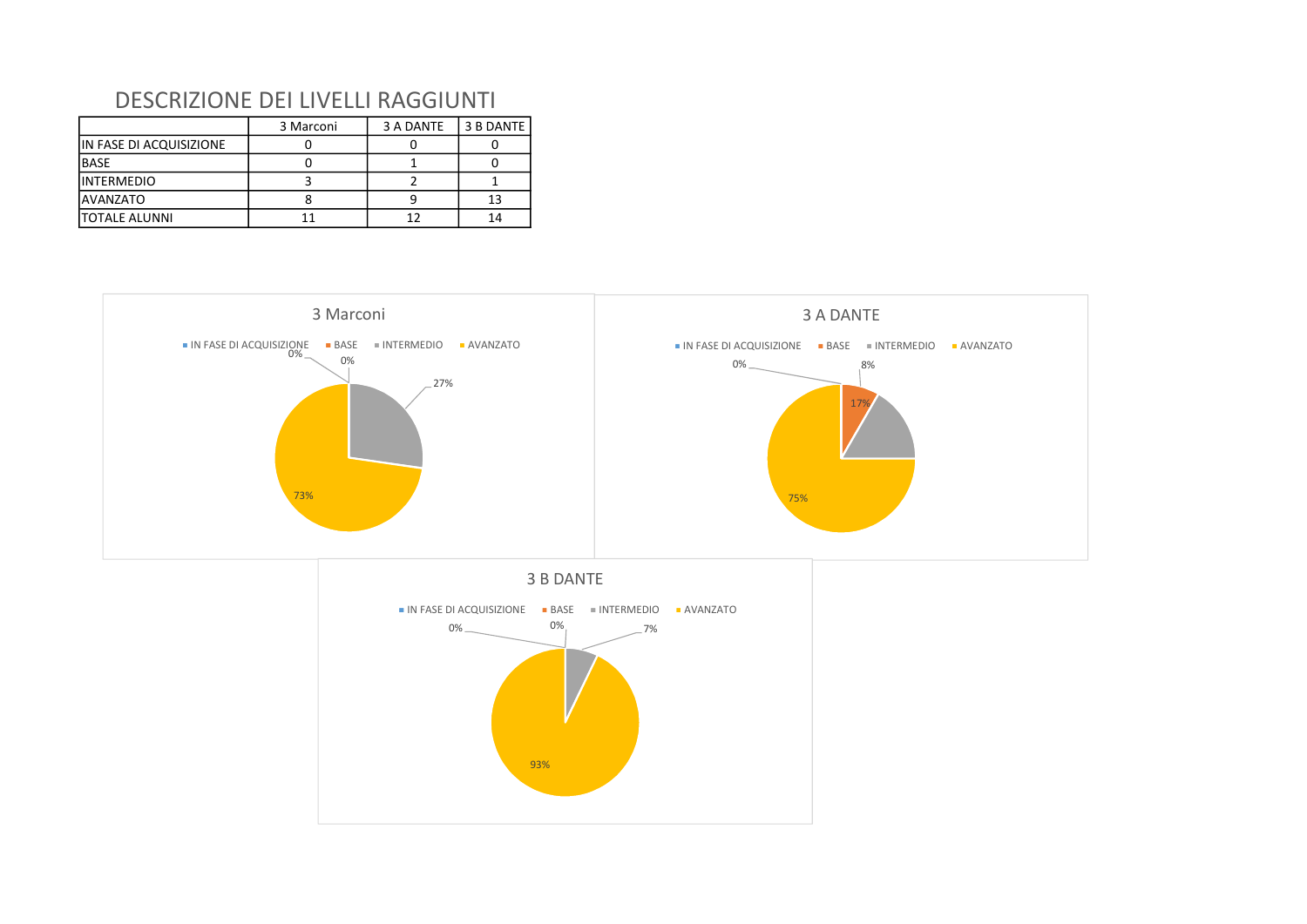|                         | 4 A DANTE | 4 B DANTE | 4 Marconi |
|-------------------------|-----------|-----------|-----------|
| IN FASE DI ACQUISIZIONE |           |           |           |
| <b>BASE</b>             |           |           |           |
| <b>INTERMEDIO</b>       |           |           |           |
| <b>AVANZATO</b>         |           |           |           |
| <b>ITOTALE ALUNNI</b>   |           |           |           |